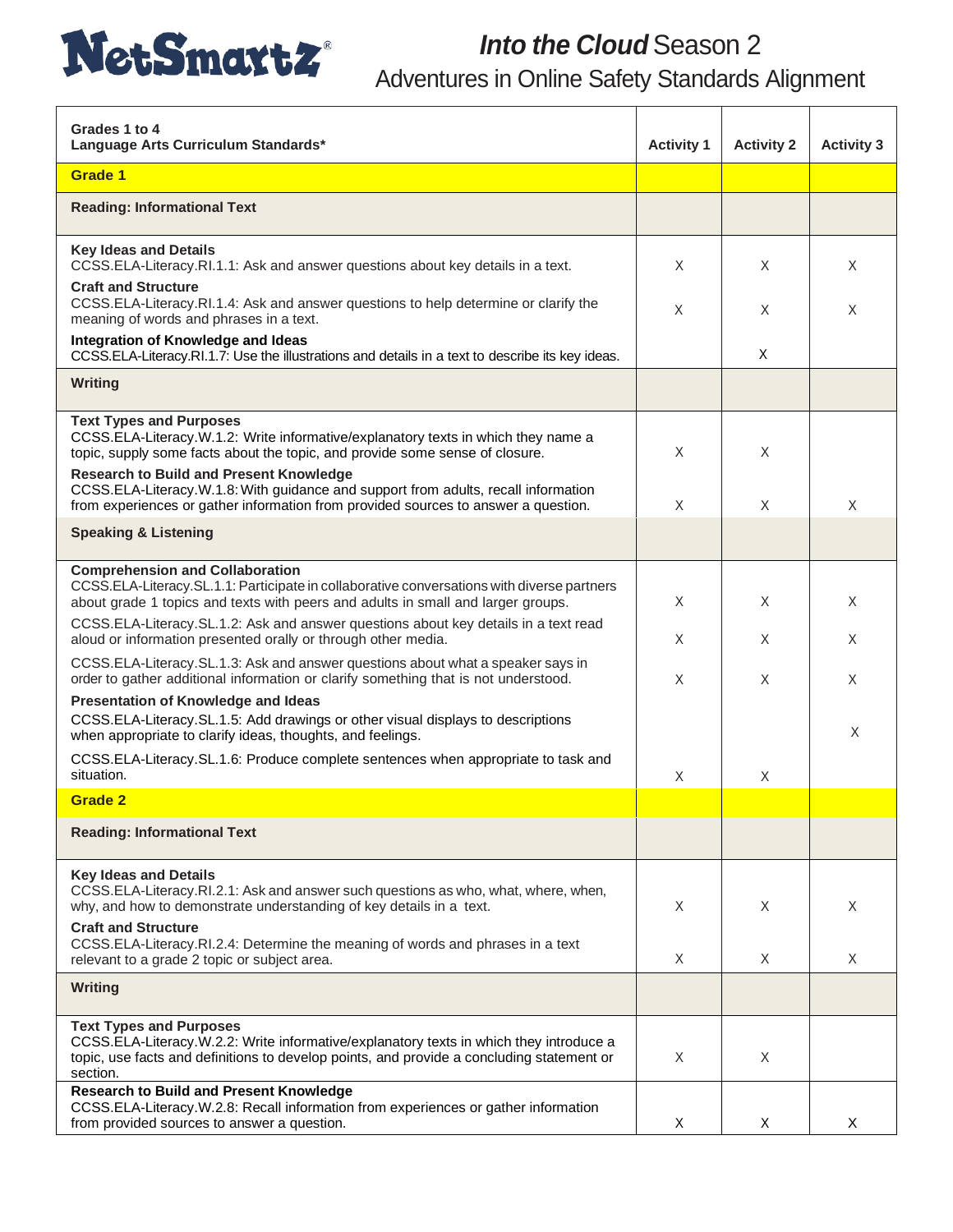

## *Into the Cloud* Season 2 Adventures in Online Safety Standards Alignment

|                                                                                                                                                                                                                                                                                              | <b>Activity 1</b> | <b>Activity 2</b> | <b>Activity 3</b> |
|----------------------------------------------------------------------------------------------------------------------------------------------------------------------------------------------------------------------------------------------------------------------------------------------|-------------------|-------------------|-------------------|
| <b>Speaking &amp; Listening</b>                                                                                                                                                                                                                                                              |                   |                   |                   |
| <b>Comprehension and Collaboration</b><br>CCSS.ELA-Literacy.SL.2.1: Participate in collaborative conversations with diverse partners<br>about grade 2 topics and texts with peers and adults in small and larger groups.                                                                     | X                 | X                 | X                 |
| CCSS.ELA-Literacy.SL.2.2: Recount or describe key ideas or details from a<br>text read aloud or information presented orally or through other media.                                                                                                                                         | X                 | X                 | X                 |
| CCSS.ELA-Literacy.SL.2.3: Ask and answer questions about what a speaker says in order<br>to clarify comprehension, gather additional information, or deepen understanding of a topic<br>or issue.                                                                                            | X                 | X                 | X                 |
| Presentation of Knowledge and Ideas<br>CCSS.ELA-Literacy.SL.2.5: Create audio recordings of stories or poems; add drawings or<br>other visual displays to stories or recounts of experiences when appropriate to clarify<br>ideas, thoughts, and feelings.                                   |                   |                   | X                 |
| Language                                                                                                                                                                                                                                                                                     |                   |                   |                   |
| <b>Knowledge of Language</b><br>CCSS.ELA-Literacy.SL.2.3: Use knowledge of language and its<br>conventions when writing, speaking, reading, or listening.                                                                                                                                    | X                 | X                 | X                 |
| Grade 3                                                                                                                                                                                                                                                                                      |                   |                   |                   |
| <b>Reading: Informational Text</b>                                                                                                                                                                                                                                                           |                   |                   |                   |
| <b>Key Ideas and Details</b><br>CCSS.ELA-Literacy.RI.3.1: Ask and answer questions to demonstrate understanding of a<br>text, referring explicitly to the text as the basis for the answers.                                                                                                 | X                 | X                 | X                 |
| <b>Craft and Structure</b><br>CCSS.ELA-Literacy.RI.3.4: Determine the meaning of general academic and domain-<br>specific words and phrases in a text relevant to a grade 3 topic or subject area.                                                                                           | X                 | X.                | X                 |
| Integration of Knowledge and Ideas:<br>CCSS.ELA-Literacy.RI.3.7: Use information gained from illustrations (e.g., maps,<br>photographs) and the words in a text to demonstrate understanding of the text (e.g.,<br>where, when, why, and how key events occur).                              |                   | X                 |                   |
| <b>Writing</b>                                                                                                                                                                                                                                                                               |                   |                   |                   |
| Text Types and Purposes<br>CCSS.ELA-Literacy.W.3.2: Write informative/explanatory texts to examine a topic and<br>convey ideas and information clearly.                                                                                                                                      | X                 | Χ                 |                   |
| <b>Speaking &amp; Listening</b>                                                                                                                                                                                                                                                              |                   |                   |                   |
| <b>Comprehension and Collaboration</b><br>CCSS.ELA-Literacy.SL.3.1: Engage effectively in a range of collaborative discussions<br>(one-on-one, in groups, and teacher-led) with diverse partners on grade 3 topics and<br>texts, building on others' ideas and expressing their own clearly. | X                 | X.                | X                 |
| CCSS.ELA-Literacy.SL.3.3: Ask and answer questions about information from a speaker,<br>offering appropriate elaboration and detail.                                                                                                                                                         | X                 | X.                | X                 |
| Presentation of Knowledge and Ideas                                                                                                                                                                                                                                                          |                   |                   |                   |
| CCSS.ELA-Literacy.SL.3.4: Report on a topic or text, tell a story, or recount an<br>experience with appropriate facts and relevant, descriptive details, speaking clearly at an<br>understandable pace.                                                                                      | X                 | X                 | X                 |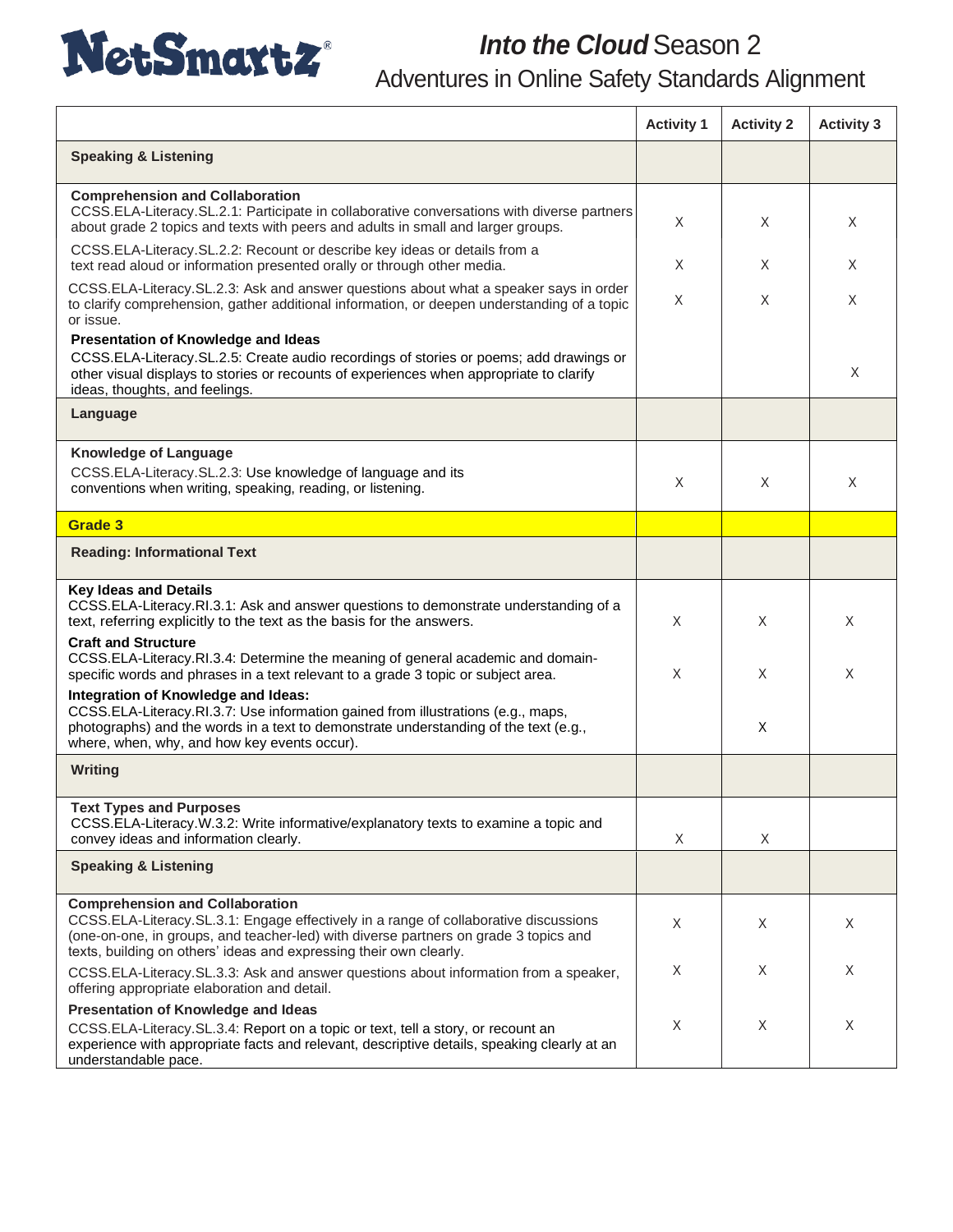

## **Into the Cloud** Season 2 Adventures in Online Safety Standards Alignment

|                                                                                                                                                                                                                                                                                                                                                  | <b>Activity 1</b> | <b>Activity 2</b> | <b>Activity 3</b> |
|--------------------------------------------------------------------------------------------------------------------------------------------------------------------------------------------------------------------------------------------------------------------------------------------------------------------------------------------------|-------------------|-------------------|-------------------|
| Language                                                                                                                                                                                                                                                                                                                                         |                   |                   |                   |
| <b>Knowledge of Language</b><br>CCSS.ELA-Literacy.L.3.3: Use knowledge of language and its conventions when writing,<br>speaking, reading, or listening.                                                                                                                                                                                         | X                 | X                 | X                 |
| Grade 4                                                                                                                                                                                                                                                                                                                                          |                   |                   |                   |
| <b>Reading: Informational Text</b>                                                                                                                                                                                                                                                                                                               |                   |                   |                   |
| <b>Key Ideas and Details</b><br>CCSS.ELA-Literacy.RI.4.1: Refer to details and examples in a text when explaining what<br>the text says explicitly and when drawing inferences from the text.                                                                                                                                                    | X.                | X                 | X                 |
| <b>Craft and Structure</b><br>CCSS.ELA-Literacy.RI.4.4: Determine the meaning of general academic and domain-<br>specific words or phrases in a text relevant to a grade 4 topic or subject area.                                                                                                                                                | X                 | X                 | X                 |
| Integration of Knowledge and Ideas:<br>CCSS.ELA-Literacy.RI.4.7: Interpret information presented visually, orally, or<br>quantitatively (e.g., in charts, graphs, diagrams, time lines, animations, or interactive<br>elements on Web pages) and explain how the information contributes to an<br>understanding of the text in which it appears. |                   | X                 |                   |
| Writing                                                                                                                                                                                                                                                                                                                                          |                   |                   |                   |
| <b>Text Types and Purposes</b><br>CCSS.ELA-Literacy.W.4.2: Write informative/explanatory texts to examine a topic and<br>convey ideas and information clearly.                                                                                                                                                                                   | X                 | X                 |                   |
| <b>Speaking &amp; Listening</b>                                                                                                                                                                                                                                                                                                                  |                   |                   |                   |
| <b>Comprehension and Collaboration</b><br>CCSS.ELA-Literacy.SL.4.1: Engage effectively in a range of collaborative discussions<br>(one-on-one, in groups, and teacher-led) with diverse partners on grade 4 topics and<br>texts, building on others' ideas and expressing their own clearly.                                                     | X                 | X                 | X                 |
| Presentation of Knowledge and Ideas<br>CCSS.ELA-Literacy.SL.4.4: Report on a topic or text, tell a story, or recount an<br>experience in an organized manner, using appropriate facts and relevant, descriptive<br>details to support main ideas or themes; speak clearly at an understandable pace.                                             | X                 | X                 | X                 |
| Language                                                                                                                                                                                                                                                                                                                                         |                   |                   |                   |
| <b>Knowledge of Language</b><br>CCSS.ELA-Literacy.L.4.3: Use knowledge of language and its conventions when writing,<br>speaking, reading, or listening.                                                                                                                                                                                         | X                 | X                 | X                 |

\* © Copyright 2010. National Governors Association Center for Best Practices and Council of Chief State School Officers. All rights reserved. Available at www.corestandards.org.